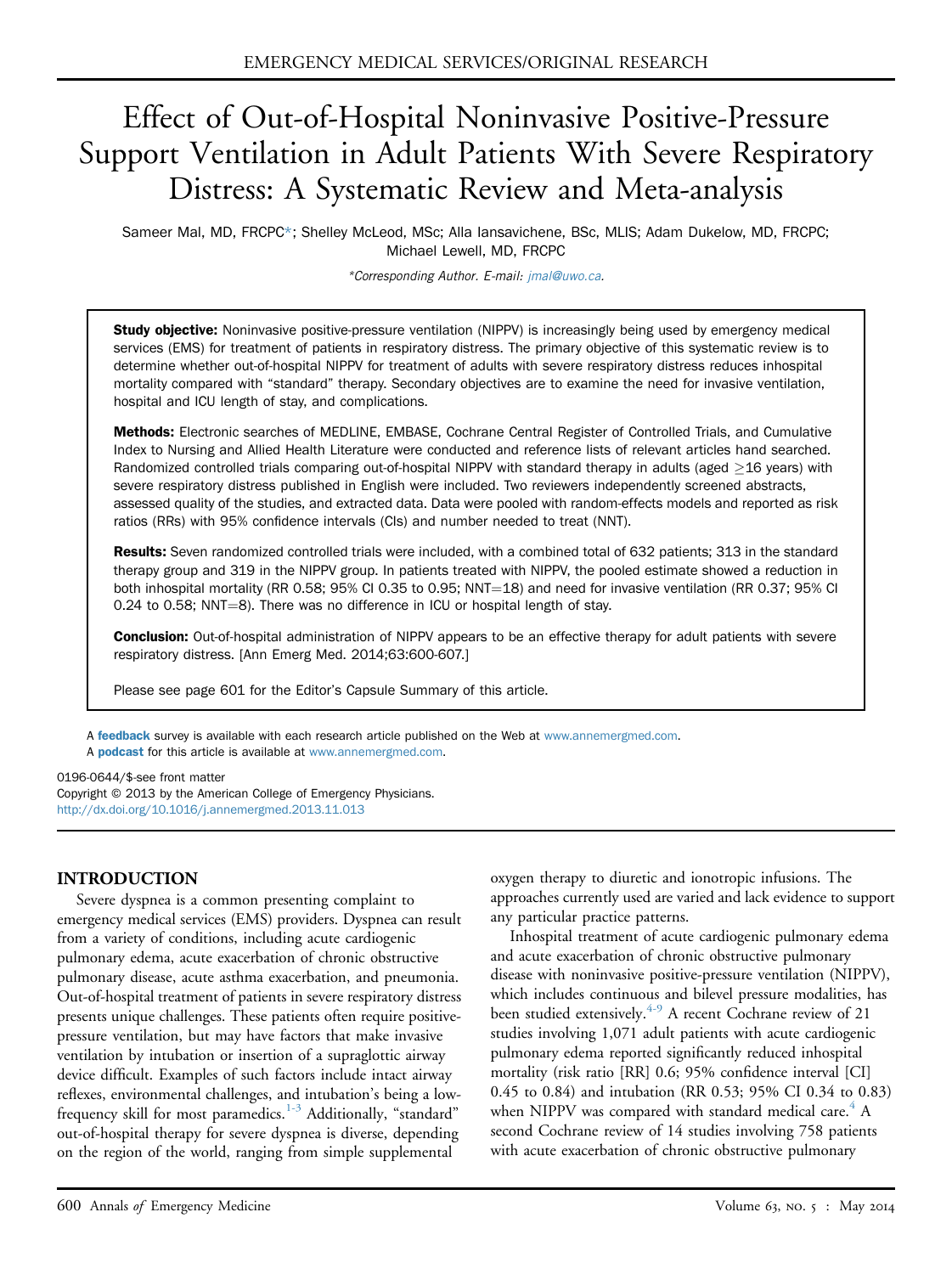## Editor's Capsule Summary

What is already known on this topic Out-of-hospital providers have few options for treating severe respiratory distress.

## What question this study addressed

Does out-of-hospital noninvasive positive-pressure ventilation (NIPPV) reduce mortality?

# What this study adds to our knowledge

In this meta-analysis of 7 randomized controlled trials including 632 adults, NIPPV was associated with reduced mortality and a reduced need for intubation.

# How this is relevant to clinical practice

This meta-analysis supports the expanded use of outof-hospital NIPPV for severe respiratory distress in adults.

disease on the use of NIPPV showed similarly impressive results, with reductions in hospital mortality (RR 0.52; 95% CI 0.35 to 0.76) and need for intubation (RR 0.41; 95% CI 0.33 to 0.53).<sup>[7](#page-6-2)</sup>

A number of commercial systems are available that allow NIPPV to be administered out-of-hospital relatively easily without large ventilators.<sup>[10-13](#page-6-3)</sup> NIPPV is increasingly being used by EMS providers for the treatment of severe respiratory distress in the out-of-hospital setting.<sup>[14-23](#page-6-4)</sup> The primary objective of our systematic review was to determine whether out-ofhospital–administered NIPPV for the treatment of adults (aged  $>16$  years) with severe respiratory distress reduces inhospital mortality compared with standard therapy. Our secondary objectives included hospital length of stay, ICU length of stay, need for invasive ventilation, and complications arising from the use of NIPPV.

# MATERIALS AND METHODS

The systematic literature searches were conducted in MEDLINE (1946 to December 2012), EMBASE Classic and EMBASE (1947 to week 48, 2012), Cumulative Index to Nursing and Allied Health Literature (1982 to December 2012), and Cochrane Central Register of Controlled Trials (December 2012) by a research librarian with formal training in electronic literature searching.

Only randomized controlled trials comparing the use of out-of-hospital NIPPV with standard therapy in adults (aged  $\geq$ 16 years) in severe respiratory distress with a suspected diagnosis of acute cardiogenic pulmonary edema, acute exacerbation of chronic obstructive pulmonary disease, acute asthma exacerbation, or pneumonia were included in this review.

A sensitive search strategy ([Appendix E1,](#page-8-0) available online at [http://www.annemergmed.com\)](http://www.annemergmed.com) included a combination of subject headings and free text words using various spelling and endings, such as but not limited to the following terms: "out-of-hospital," "pre-hospital," "emergency medical services," "paramedic," "emergency care," "continuous positive airway pressure," "CPAP," "nCPAP," "bilevel positive airway pressure," "BIPAP," "non-invasive ventilation," "NIV," "non-invasive positive pressure ventilation," "NIPPV," "NPPV," "positive pressure ventilation," "non-invasive mechanical ventilation," "pulmonary edema," "oedema," "chronic obstructive pulmonary disease," "COPD," "heart failure," "asthma," "respiratory insufficiency," and "respiratory distress."

Because NIPPV is a general term for a variety of noninvasive modalities with various terminologies, studies that reported the use of continuous positive airway pressure (CPAP), noninvasive CPAP, bilevel positive airway pressure (BiPAP), biphasic positive airway pressure, biphasic CPAP, bilevel noninvasive pressure support ventilation, and noninvasive pressure support ventilation were included.

The searches were restricted to studies published in the English language. An optimized hedges filter and keywords were used to refine search results to randomized controlled trials and systematic reviews published on the topic. The search strategies were modified for each database with prespecified terms, search filters, and fields. Reference lists of retrieved studies were hand searched for relevant citations, and the regulatory Web site [clinicaltrials.gov](http://clinicaltrials.gov) was also searched to identify ongoing or unpublished trials. Two authors independently screened the search output to identify potentially eligible trials, the full texts of which were retrieved and assessed for inclusion ([Figure 1\)](#page-1-0). Individual study authors were contacted to retrieve additional information and clarification when needed.

## Outcome Measures

Our primary outcome of interest was inhospital mortality. Our secondary outcomes included ICU length of stay, hospital length of stay, need for invasive ventilation, and complications arising from the use of NIPPV.

<span id="page-1-0"></span>

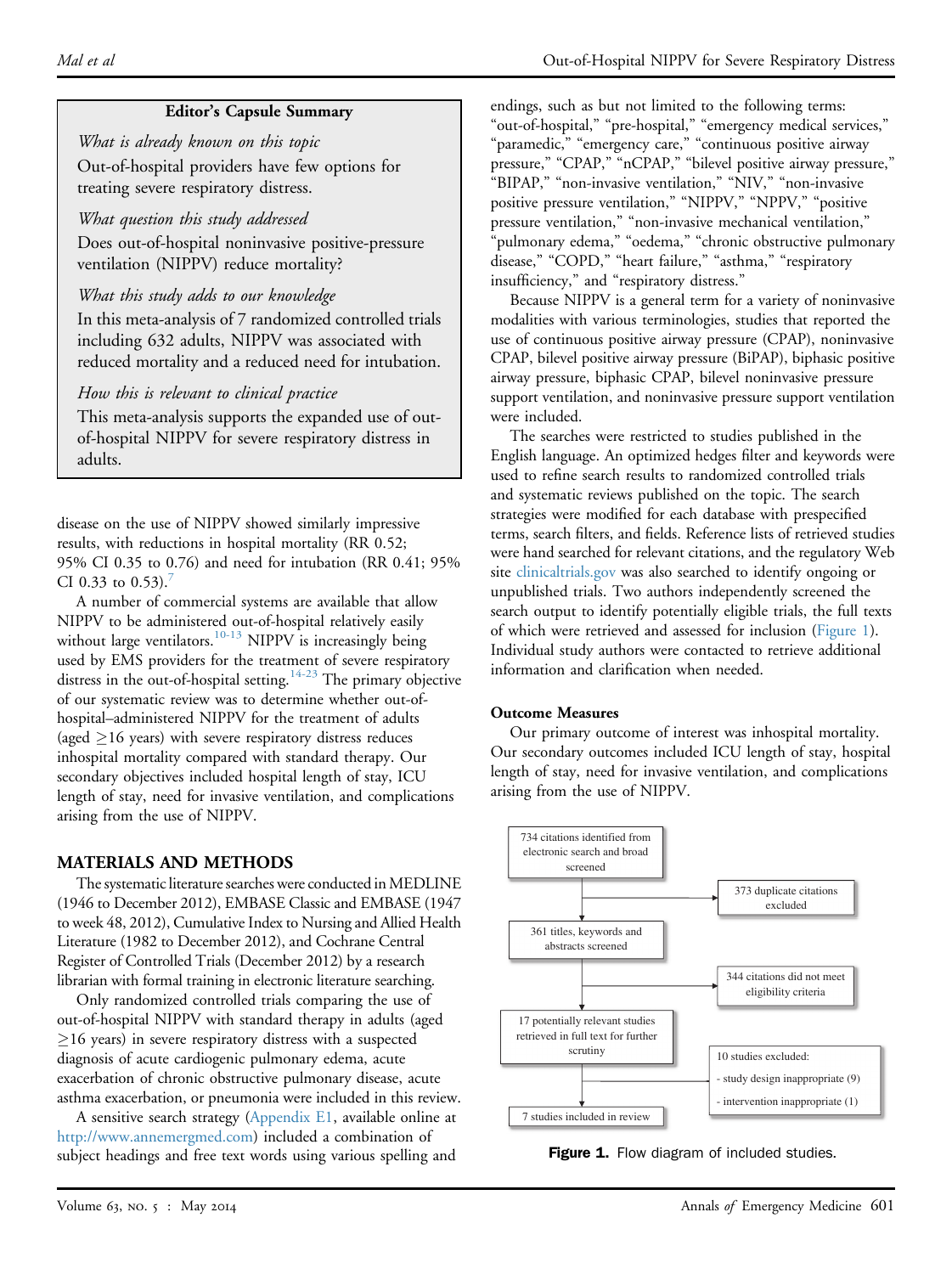#### Data Collection and Processing

Using a standardized data collection form, 2 authors independently extracted data on age and sex of participants, sample size, condition being treated, type of NIPPV device, duration and dose of therapy, type of comparator, and outcome data. Two authors independently assessed risk of bias of the included trials by using the Cochrane Collaboration's tool for assessing risk of bias, as described in section 8.5 of the Cochrane Handbook for Systematic Reviews of Interventions.<sup>[24](#page-7-0)</sup> Discrepancies in quality assessment scores were resolved by discussion. The following domains were assessed as having a low, unclear (uncertain), or high risk of bias: sequence generation, allocation concealment, blinding of participants/personnel, blinding of outcomes assessment, incomplete outcome data, and selective outcome reporting.

#### Primary Data Analysis

Individual study results were combined with Review Manager 5.0.18 (Nordic Cochrane Centre, Copenhagen, Denmark). Where appropriate, data were pooled with random-effects models to account for both within-study and between-study heterogeneity and reported as RRs with 95% CIs. RRs were computed such that a value less than 1 indicated that out-ofhospital treatment with NIPPV was better than standard therapy. The number needed to treat (NNT) was calculated to help interpret the clinical significance of the results. Statistical significance was defined as  $P<.05$  or 95% CI of the RR that excluded unity. ICU and hospital length of stay could not be pooled because of the inconsistent reporting of mean values, so these outcomes have been reported descriptively.

Statistical heterogeneity was assessed with both a  $\chi^2$  test and the  $I^2$  statistic, which describes the percentage of variability in the effect estimates that is due to underlying differences between the studies rather than chance.<sup>[25](#page-7-1)</sup>  $\vec{P}$  values of greater than or equal to 75% indicated substantial heterogeneity. To

explain possible heterogeneity, a priori subgroup analyses were planned to investigate type and severity of disease, type of NIPPV device and dose or duration of therapy, and differences in standard therapy.

## RESULTS

Our search strategy yielded 734 potentially relevant clinical citations from multiple databases. After elimination of duplicate citations and reports that did not satisfy the selection criteria, 17 full-text articles were retrieved ([Figure 1](#page-1-0)). After screening for eligibility, 7 randomized controlled trials were included in the review, with a combined total of 632 patients, 313 in the standard therapy group and 319 in the NIPPV group.<sup>[14-20](#page-6-4)</sup> The extent of agreement between reviewers during final selection of included studies was assessed with Cohen's  $\kappa$  statistic. There was perfect agreement between the reviewers  $(k=1.0)$  for selection of included trials.

Six of the included trials used a CPAP device and 1 trial used a BiPAP device ([Table 1\)](#page-2-0). Six studies included patients with suspected acute cardiogenic pulmonary edema  $(n=522)$ , 3 studies included patients with suspected acute exacerbation of chronic obstructive pulmonary disease  $(n=81)$ , 2 trials included patients with suspected pneumonia ( $n=19$ ), and 1 study included patients with severe asthma  $(n=10)$ . The authors of the studies who reported median values for ICU and hospital length of stay were contacted to retrieve original data so means could be calculated and potentially pooled. Two authors provided additional information and clarification. However, ICU and hospital length of stay could not be pooled because of insufficient data, so these outcomes have been reported descriptively [\(Table 2\)](#page-3-0).

Overall, 5 studies (71.4%) were judged to be of low risk of bias with respect to random sequence generation and 2 (28.6%) were unclear owing to lack of information [\(Table 3](#page-4-0)). Allocation

| <b>Trial</b>                             | Type of<br><b>Disease</b>  | <b>NIPPV Device,</b><br>Dose, cm $H2O$ | <b>Standard Care</b>                                       | <b>Outcomes</b>                                                                                                  | STD <sub>n</sub> | TX n |
|------------------------------------------|----------------------------|----------------------------------------|------------------------------------------------------------|------------------------------------------------------------------------------------------------------------------|------------------|------|
| Plaisance (2007) France <sup>16</sup>    | <b>ACPE</b>                | <b>CPAP. 7.5</b>                       | Diuretics, NTG, CCB,<br>ionotropes, $O2$                   | DCS, ABG, ETT, death                                                                                             | 61               | 63   |
| Frontin (2011) France <sup>15</sup>      | <b>ACPE</b>                | <b>CPAP. 10</b>                        | Diuretics, nitrates, $O2$                                  | Vitals, ETT, death, ICU LOS,<br>hospital LOS                                                                     | 62               | 60   |
| Schmidbauer (2011) Germany <sup>17</sup> | <b>AECOPD</b>              | CPAP. unclear                          | 0 <sub>2</sub>                                             | DCS, ETT, ICU LOS, RR, O <sub>2</sub>                                                                            | 18               | 18   |
| Thompson (2008) Canada <sup>18</sup>     | Severe resp<br>distress    | <b>CPAP, 10</b>                        | Diuretics, NTG, morphine,<br>bronchodilators, $O2$         | ETT, death, ICU LOS,<br>hospital LOS                                                                             | 35               | 36   |
| Weitz (2007) Germany <sup>19</sup>       | <b>ACPE</b>                | BiPAP, 12.5/5                          | Diuretics, NTG, morphine, O <sub>2</sub>                   | $02$ sat                                                                                                         | 13               | 10   |
| Ducros (2011) France <sup>14</sup>       | <b>ACPE</b>                | CPAP. 7.5-10                           | Diuretics, nitrates,<br>ionotropes, $O2$                   | <b>Death. ETT. ICU LOS.</b><br>med doses, BNP/Tnl                                                                | 100              | 107  |
| Roessler (2012) Germany <sup>20</sup>    | ACPE. AECOPD.<br>pneumonia | CPAP. 5-20                             | Bronchodilators.<br>dexamethasone.<br>opiates, Lasix, $O2$ | <b>Effectiveness of treatment.</b><br>90-day survival, 28-day<br>survival, $SpO2$ , RR,<br>ICU LOS, hospital LOS | 25               | 24   |

### Table 1. Characteristics of included trials.

<span id="page-2-0"></span>STD, standard; TX, treatment; ACPE, acute cardiogenic pulmonary edema; CPAP, continuous positive airway pressure; NTG, nitroglycerin; CCB, calcium channel blocker; DCS, dyspnea clinical score; ABG, arterial blood gas; ETT, endotracheal intubation; LOS, length of stay; AECOPD, acute exacerbation of chronic obstructive pulmonary disease; ICU, intensive care unit; RR, respiratory rate; BiPAP, bi-level positive airway pressure; BNP, brain natriuretic peptide; Tnl, Troponin-I; SpO<sub>2</sub>, blood oxygen saturation. Bold indicates primary outcome.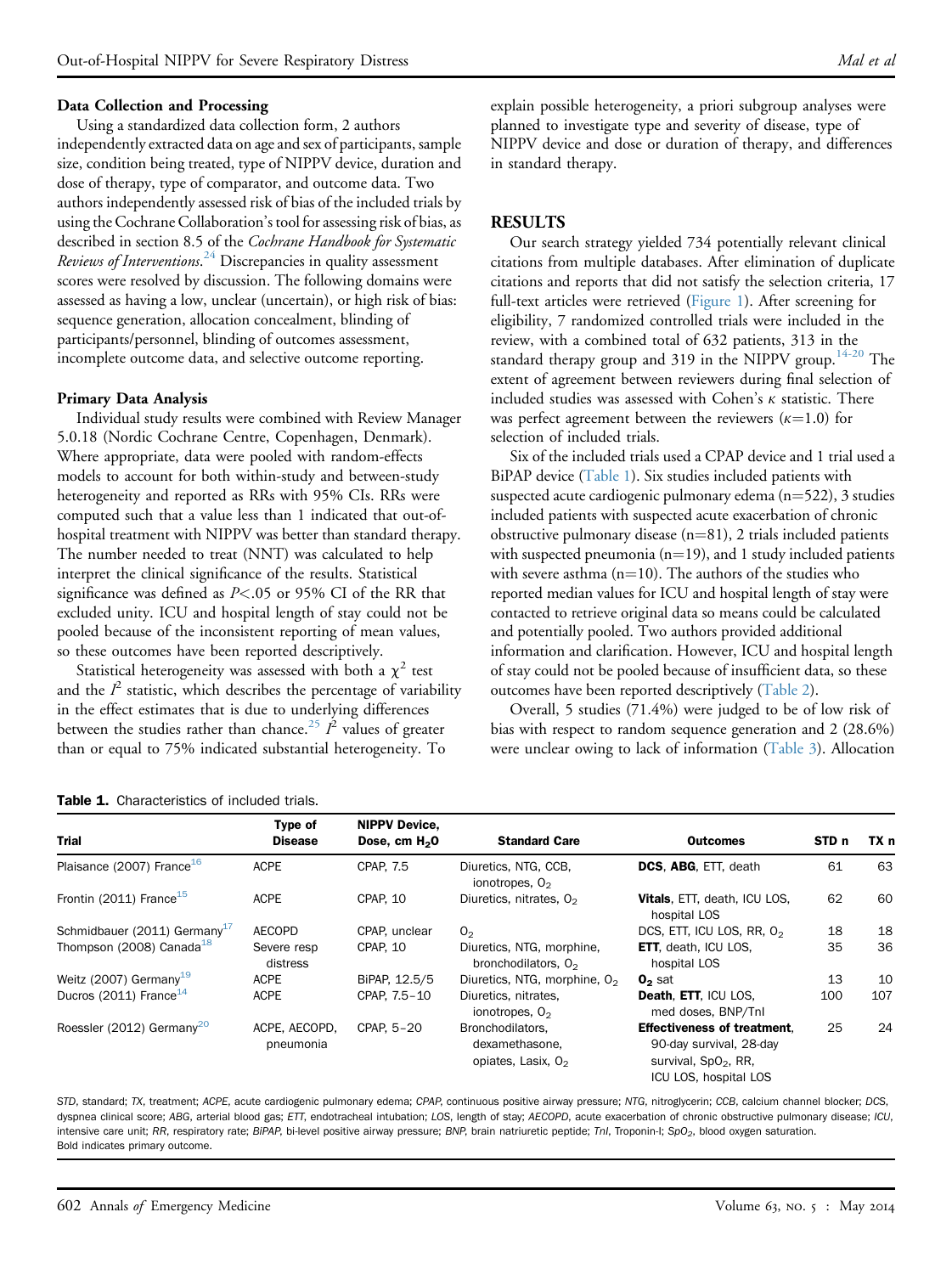|                                             |                                    | <b>Hospital LOS</b>               |         | <b>ICU LOS</b>                  |                               |         |  |
|---------------------------------------------|------------------------------------|-----------------------------------|---------|---------------------------------|-------------------------------|---------|--|
| <b>Trial</b>                                | <b>Standard Care</b>               | <b>NIPPV</b>                      | P Value | <b>Standard Care</b>            | <b>NIPPV</b>                  | P Value |  |
| Frontin $(2011)^{15}$                       | Median 6 days<br>(IOR 2.9)         | Median 6 days<br>(IOR 3, 8)       | .50     | Median 8.2 h<br>(IOR 5.3, 14.5) | Median 8 h<br>(IOR 5.2, 12.5) | .27     |  |
| Schmidbauer $(2011)^{1/2}$                  | Median 7.7 days<br>(IOR 3.1, 14.6) | Median 2.5 days<br>(IOR 1.0, 5.5) | .02     | Median 13 h (IQR 7, 20)         | Median 8 h (IQR 3, 14)        | .16     |  |
| Thompson $(2008)^{18}$                      | Median 9 days                      | Median 7 days                     | nr      | Median 3 days                   | Median 6.5 days               | nr      |  |
| Weitz (2007) <sup>19</sup>                  | Mean (SD) 12.5<br>$(1.8)$ days     | Mean (SD) 8.2<br>$(2.3)$ days     | nr      | Mean (SD) 2.3 (0.6) days        | Mean (SD) 1.7 (0.5) days      | nr      |  |
| Ducros $(2011)^{14}$                        | nr                                 | nr                                | nr      | Median 2 days (IQR 1, 3)        | Median 2 days (IQR 1, 3)      | .67     |  |
| Roessler $(2012)^{20}$                      | Mean (SD) 17.4<br>$(18)$ days      | Mean (SD) 13.9<br>$(14.4)$ days   | .50     | Mean (SD) 3.7 (6.4) days        | Mean (SD) 1.3 (2.6) days      | .03     |  |
| IOR, Interquartile range; nr, not reported. |                                    |                                   |         |                                 |                               |         |  |

|  |  |  |  |  | Table 2. Hospital and ICU LOS as reported by included trials. |  |  |  |
|--|--|--|--|--|---------------------------------------------------------------|--|--|--|
|--|--|--|--|--|---------------------------------------------------------------|--|--|--|

<span id="page-3-0"></span>was adequately concealed in 5 studies (71.4%) and unclear in 2 (28.6%), once again because of insufficient information for judgment. There was no blinding of participants or personnel performed in any of the included trials because sham NIPPV therapy is extremely difficult and expensive to administer. There was minimal loss to follow-up because 4 studies (57.1%) had complete follow-up and 3 studies (42.9%) reported a rate of loss to follow-up ranging from 2.8% to 3.9%, for a total of 8 of 632 patients (1.2%) in the data set. Overall, 5 of the studies (71.4%) were judged to be of relatively low risk of bias and 2 (28.6%) were judged unclear. The 2 studies that were unclear included a total of 59 (9.3%) patients.

Data on inhospital mortality were available for all 7 included trials, involving a total of 632 patients, 313 in the standard therapy group and 319 in the NIPPV group. There was a significant reduction in inhospital morality with the use of out-of-hospital NIPPV (RR 0.58; 95% CI 0.35 to 0.95; NNT 18), with no statistical heterogeneity among the studies [\(Figure 2;](#page-3-1) [Table 4\)](#page-5-0). Six of the included trials reported the outcome of need for invasive ventilation [\(Table 1](#page-2-0)). The pooled estimate showed a significant reduction of need for invasive ventilation with the use of out-of-hospital NIPPV (RR 0.37;

95% CI 0.24 to 0.58; NNT 8), with no statistical heterogeneity between the studies ([Figure 3;](#page-4-1) [Table 4](#page-5-0)). ICU and hospital length of stay could not be pooled because of inconsistent reporting of means ([Table 2\)](#page-3-0). Five of the included trials reported complication rates.<sup>14-16,19,20</sup> Three studies reported no complications with NIPPV.<sup>[16,19,20](#page-7-2)</sup> In the 2 studies that reported complications, 3 patients (1.0%) receiving NIPPV experienced emesis. $14,15$  No other complications were reported.

## LIMITATIONS

As with any meta-analysis, the conclusions can only be as strong as the quality and consistency of trials that are included. There are a few important differences that existed between the studies included in this review.

Although our meta-analysis did not demonstrate statistically significant heterogeneity across the 7 studies included in the analysis, there is a significant amount of clinical heterogeneity warranting further discussion. The majority  $(>\!\!>97\%)$  of patients included in our review had subsequent diagnoses of acute cardiogenic pulmonary edema, acute exacerbation of chronic obstructive pulmonary disease, or asthma. There was 1 study

<span id="page-3-1"></span>

|                                                                                                         | <b>NIPPV</b> |                          | Standard           |     |        | <b>Risk Ratio</b>          | <b>Risk Ratio</b>                      |
|---------------------------------------------------------------------------------------------------------|--------------|--------------------------|--------------------|-----|--------|----------------------------|----------------------------------------|
| Study or Subgroup                                                                                       | Events       |                          | Total Events Total |     |        | Weight M-H, Random, 95% CI | M-H. Random. 95% CI                    |
| Schmidbauer 2011                                                                                        | 0            | 18                       | 0                  | 18  |        | Not estimable              |                                        |
| Weitz 2007                                                                                              |              | 10                       |                    | 13  | 3.5%   | 1.30 [0.09, 18.33]         |                                        |
| Roessler 2012                                                                                           |              | 24                       | 3                  | 25  | 5.1%   | $0.35$ $[0.04, 3.11]$      |                                        |
| Plaisance 2007                                                                                          | 2.           | 63                       | 8                  | 61  | 10.7%  | 0.24 [0.05, 1.09]          |                                        |
| Frontin 2011                                                                                            | 6            | 60                       |                    | 60  | 23.1%  | $0.86$ [0.31, 2.40]        |                                        |
| Thompson 2008                                                                                           | 5            | 35                       | 12                 | 34  | 28.3%  | $0.40$ $[0.16, 1.03]$      |                                        |
| Ducros 2011                                                                                             | 8            | 107                      | 9                  | 100 | 29.4%  | $0.83$ [0.33, 2.07]        |                                        |
| Total (95% CI)                                                                                          |              | 317                      |                    | 311 | 100.0% | $0.58$ [0.35, 0.95]        |                                        |
| Total events                                                                                            | 23           |                          | 40                 |     |        |                            |                                        |
| Heterogeneity: Tau <sup>2</sup> = 0.00; Chi <sup>2</sup> = 3.59, df = 5 (P = 0.61); l <sup>2</sup> = 0% |              | 0.01<br>100<br>0.1<br>10 |                    |     |        |                            |                                        |
| Test for overall effect: $Z = 2.15$ (P = 0.03)                                                          |              |                          |                    |     |        |                            | Favors NIPPV<br><b>Favors Standard</b> |

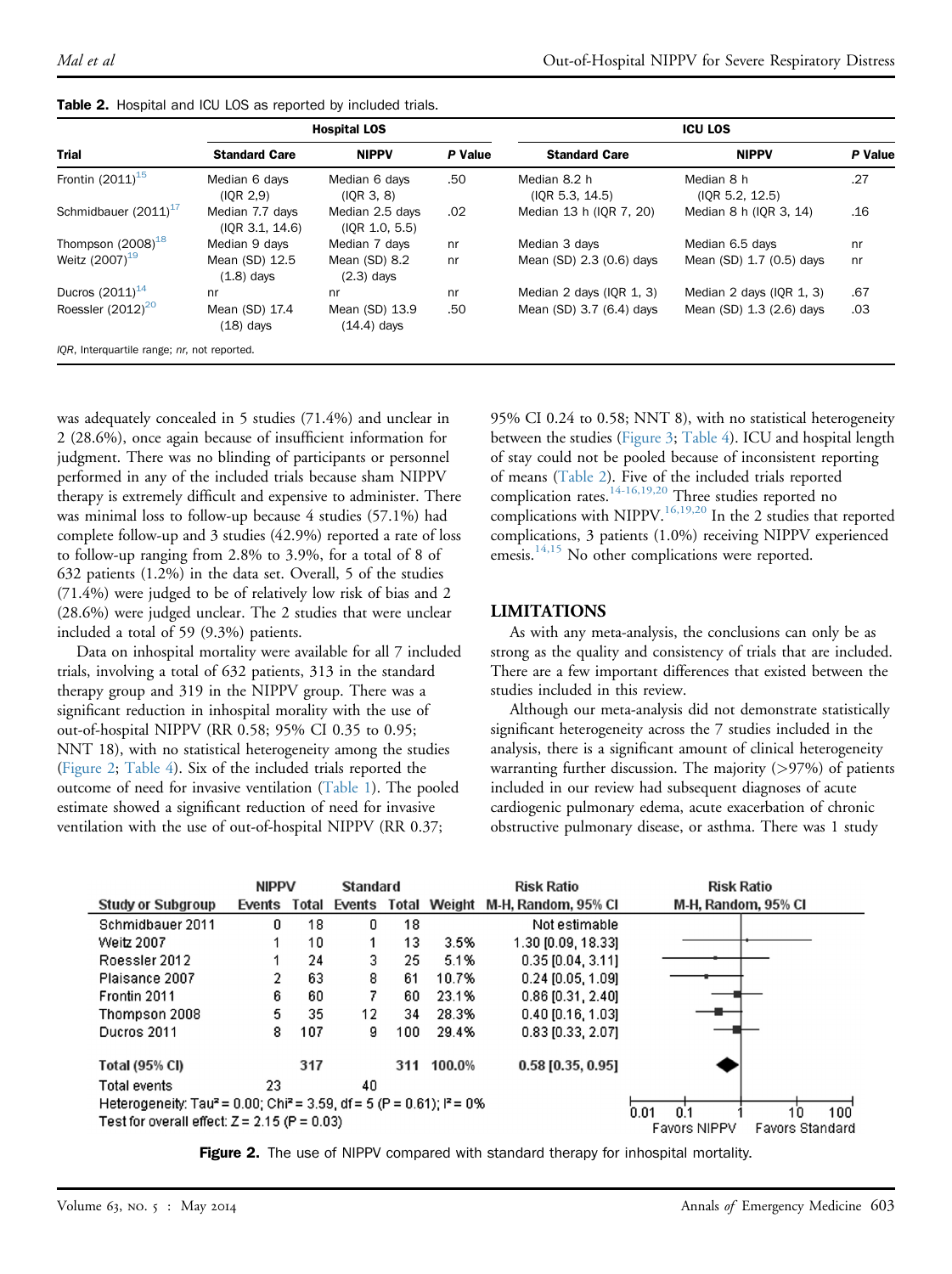| Trial                            | Random<br><b>Sequence</b><br>Generation | <b>Allocation</b><br><b>Concealment</b> | <b>Blinding of</b><br><b>Pts/Personnel</b> | <b>Blinding of</b><br><b>Outcome</b><br><b>Assessment</b> | Lost to<br><b>Follow-up</b><br>(%) | Free of<br><b>Selective Outcome</b><br>Reporting |
|----------------------------------|-----------------------------------------|-----------------------------------------|--------------------------------------------|-----------------------------------------------------------|------------------------------------|--------------------------------------------------|
| Plaisance (2007) <sup>16</sup>   | Yes                                     | Yes                                     | No                                         | <b>No</b>                                                 | 0                                  | Yes                                              |
| Frontin $(2011)^{15}$            | Yes                                     | Yes                                     | No                                         | <b>No</b>                                                 | 0                                  | Yes                                              |
| Schmidbauer (2011) <sup>17</sup> | Yes                                     | Yes                                     | No                                         | <b>No</b>                                                 | $\Omega$                           | Unclear                                          |
| Thompson (2008) <sup>18</sup>    | Yes                                     | Yes                                     | No                                         | No                                                        | 2.8                                | Yes                                              |
| Weitz (2007) <sup>19</sup>       | Unclear                                 | Unclear                                 | No                                         | No                                                        | $\Omega$                           | Unclear                                          |
| Ducros $(2011)^{14}$             | Unclear                                 | Unclear                                 | No                                         | <b>No</b>                                                 | 2.9                                | Yes                                              |
| Roessler $(2012)^{20}$           | Yes                                     | Yes                                     | <b>No</b>                                  | No                                                        | 3.4                                | Yes                                              |
| Summary score                    | Low risk of bias                        | Low risk of bias                        | High risk of bias                          | High risk of bias                                         | Low risk of bias                   | Low risk of bias                                 |
|                                  |                                         |                                         |                                            |                                                           |                                    |                                                  |

<span id="page-4-0"></span>

|  |  | Table 3. Risk of bias summary for included trials. |  |  |
|--|--|----------------------------------------------------|--|--|
|  |  |                                                    |  |  |

that enrolled patients with broader inclusion criteria of "severe respiratory distress," which included patients with subsequent diagnoses of pneumonia and acute coronary syndrome.<sup>1</sup> Although the underlying disease may have been different, the inclusion criteria in each randomized controlled trial were similar because patients were required to present with hypoxic respiratory failure ( $SpO<sub>2</sub> < 90%$ ) and tachypnea. EMS providers are often faced with this clinical situation in which patients' conditions are deteriorating and require urgent intervention, but a diagnosis may not be immediately evident without ancillary testing. It appears that patients with undifferentiated dyspnea can be treated effectively with NIPPV, with a low likelihood of harm, given the right clinical situation and absence of obvious contraindications. A priori, we planned to perform subgroup analyses; however, the number of patients in each of the clinical subgroups was too small to generate appropriate and meaningful analyses.

Within each of the included randomized controlled trials, the definition of standard therapy differed, as did the level of training of the most responsible EMS provider. Six of the studies took place in Europe, where it is common to find physicians on ambulances, and 1 took place in Canada with advanced care paramedics ([Table 1](#page-2-0)). The presence of a qualified anesthesiologist or emergency physician is an important consideration because their level of experience and training would affect the decision to

intubate a patient in extremis compared with that of a paramedic. Also, in countries where paramedics function under strict medical directives, intubation may not be an option in certain scenarios; thus, the results of our meta-analysis may not be reproducible in these settings.

Additionally, the definitions of standard therapy were broad, ranging from simple oxygen administration to diuretic and inotrope infusions [\(Table 1](#page-2-0)). Even when NIPPV was compared with the most aggressive out-of-hospital therapy, significant reductions were found in the need for invasive ventilation.<sup>[14,16](#page-6-4)</sup> Considering these results and the investment necessary to develop protocols and train EMS providers to administer and monitor advanced intravenous medications, EMS agencies may better use their resources to train those same providers to administer NIPPV. In some regions of the world, NIPPV is already being administered safely by primary (basic) care paramedics.<sup>2</sup>

There was no standard modality for administering positivepressure ventilation across the 7 randomized controlled trials included in this review [\(Table 1\)](#page-2-0). Six of the 7 included trials used CPAP in the treatment arm of the study<sup>[14-18,20](#page-6-4)</sup> and 1 used BiPAP.<sup>[19](#page-7-6)</sup> Four different commercial NIPPV systems were used to generate positive pressure, including an external pressure regulator (WhisperFlow, <sup>[14,18](#page-6-4)</sup> Downflow<sup>16</sup>), turbulent flow valve (Boussignac<sup>[15](#page-7-3)</sup>), and portable ventilator (Oxylog  $3000^{17,19,20}$ ).

<span id="page-4-1"></span>

|                                                                                                         | <b>NIPPV</b> |                                        | <b>Standard</b>          |       |        | Risk Ratio                 | <b>Risk Ratio</b>   |
|---------------------------------------------------------------------------------------------------------|--------------|----------------------------------------|--------------------------|-------|--------|----------------------------|---------------------|
| Study or Subgroup                                                                                       | Events       |                                        | Total Events             | Total |        | Weight M-H, Random, 95% CI | M-H, Random, 95% Cl |
| Roessler 2012                                                                                           |              | 24                                     | 6                        | 25    | 4.6%   | $0.17$ [0.02, 1.34]        |                     |
| Frontin 2011                                                                                            | 2            | 60                                     | 3                        | 62    | 6.2%   | $0.69$ [0.12, 3.98]        |                     |
| Schmidbauer 2011                                                                                        | 3            | 18                                     |                          | 18    | 13.6%  | $0.43$ [0.13, 1.40]        |                     |
| Ducros 2011                                                                                             | 4            | 107                                    | 13                       | 100   | 16.1%  | $0.29$ [0.10, 0.85]        |                     |
| Plaisance 2007                                                                                          | 6            | 63                                     | 16                       | 61    | 25.1%  | $0.36$ [0.15, 0.87]        |                     |
| Thompson 2008                                                                                           |              | 35                                     | 17                       | 34    | 34.5%  | $0.40$ $[0.19, 0.84]$      |                     |
| Total (95% CI)                                                                                          |              | 307                                    |                          | 300   | 100.0% | $0.37$ [0.24, 0.58]        |                     |
| Total events                                                                                            | 23.          |                                        | 62                       |       |        |                            |                     |
| Heterogeneity: Tau <sup>2</sup> = 0.00; Chi <sup>2</sup> = 1.33, df = 5 (P = 0.93); l <sup>2</sup> = 0% |              |                                        | 100<br>0.01<br>0.1<br>10 |       |        |                            |                     |
| Test for overall effect: $Z = 4.44$ (P < 0.00001)                                                       |              | Favors NIPPV<br><b>Favors Standard</b> |                          |       |        |                            |                     |

Figure 3. The use of NIPPV compared with standard therapy for need for invasive ventilation.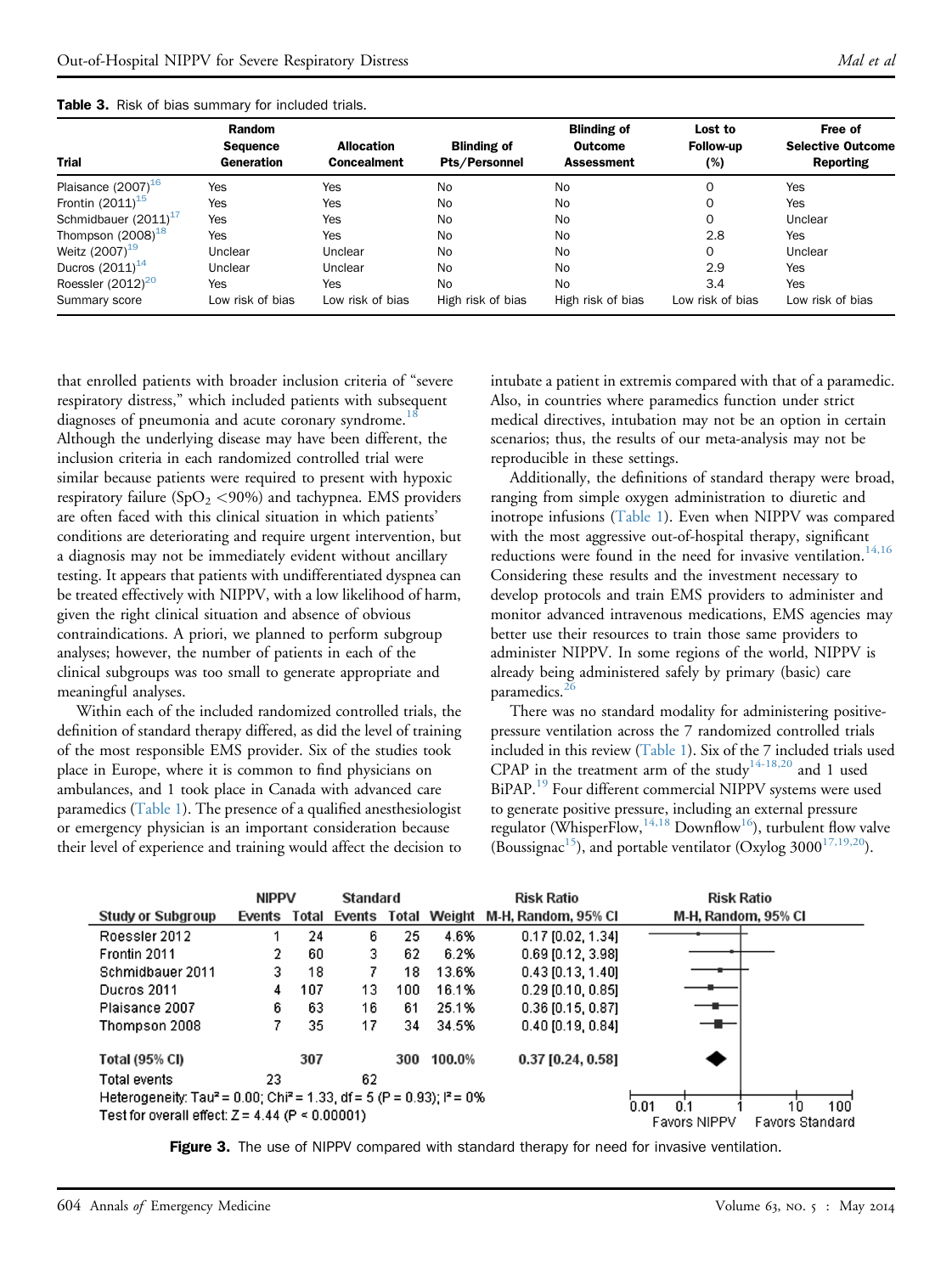#### <span id="page-5-0"></span>Table 4. Summary of findings[.\\*](#page-5-1)

| <b>Outcomes</b>         | No. of                           | <b>Quality of the</b>                                                        |                     |                                              |                                             | <b>Anticipated Absolute Effects</b>                  |
|-------------------------|----------------------------------|------------------------------------------------------------------------------|---------------------|----------------------------------------------|---------------------------------------------|------------------------------------------------------|
|                         | <b>Participants</b><br>(Studies) | <b>Evidence</b><br>(GRADE)                                                   | <b>NNT (95% CI)</b> | <b>Relative Effect</b><br>$(95% \text{ Cl})$ | <b>Risk With</b><br><b>Standard Therapy</b> | <b>Risk Difference With</b><br><b>NIPPV (95% CI)</b> |
| Inhospital<br>mortality | 628(7)                           | $\oplus$ $\oplus$ $\oplus$ Moderate <sup>T</sup><br>because of inconsistency | 18 (9.7–109.2)      | RR 0.58 (0.35-0.95)                          | 129/1.000                                   | 54 fewer per 1,000<br>(from 6 fewer to 84 fewer)     |
| Intubation              | 607(6)                           | $\oplus$ $\oplus$ $\oplus$ High                                              | $8(5.4 - 12.9)$     | RR 0.37 (0.24-0.58)                          | 207/1.000                                   | 130 fewer per 1,000<br>(from 87 fewer to 157 fewer)  |

<span id="page-5-1"></span>\*The basis for the assumed risk (eg, the median control group risk across studies) is provided in footnotes. The corresponding risk (and its 95% CI) is based on the assumed risk in the comparison group and the relative effect of the intervention (and its 95% CI). GRADE Working Group grades of evidence: High quality: Further research is very unlikely to change our confidence in the estimate of effect. Moderate quality: Further research is likely to have an important influence on our confidence in the estimate of effect and may change the estimate. Low quality: Further research is very likely to have an important influence on our confidence in the estimate of effect and is likely to change the estimate. Very low quality: We are very uncertain about the estimate.

<span id="page-5-2"></span>† Although the CIs overlapped, 1 of 7 (Weitz) favored standard therapy.

Although analysis is beyond the scope of this review, each system has its strengths and weaknesses with respect to ease of paramedic use, cost, maximum therapy length because of oxygen requirements, and compatibility with existing hospital hardware.<sup>[27](#page-7-9)</sup> Each of these points must be taken into consideration before an EMS system invests in any one particular unit.

Similar to the use of NIPPV in the hospital setting, there is no accepted standard dose for the initiation or length of therapy with NIPPV. The CPAP doses reported in the included trials ranged from 5 to 20 cm  $H_2O$ , and the one study in which BiPAP was used reported a dose of 12.5/5 cm  $H_2O$  [\(Table 1](#page-2-0)). Additionally, the length of out-of-hospital therapy ranged from 30 to 60 minutes. It is unclear from the current out-of-hospital evidence whether there is a minimum length of therapy required for benefit or, conversely, a maximum length after which there would be risk of harm.

Although we derived our search strategy to be comprehensive and thorough, it is possible that trials of out-of-hospital NIPPV with negative or inconclusive results were excluded from our review. This publication bias, or "file-drawer problem," refers to the tendency for negative or inconclusive results to remain unpublished by their authors. The pooled estimates presented in this review are based on published trials and may not be truly representative of all valid studies undertaken.

#### DISCUSSION

The results of this systematic review and meta-analysis suggest that the use of out-of-hospital NIPPV reduces the risk of inhospital mortality and need for invasive ventilation compared with standard therapy for the treatment of adult patients with severe respiratory distress. The use of out-of-hospital NIPPV in patients presenting with undifferentiated dyspnea does not appear to increase complication rates.

Acute cardiogenic pulmonary edema and acute exacerbation of chronic obstructive pulmonary disease are associated with substantial worldwide patient morbidity and mortality; thus, it is important to administer effective therapies as early as possible.<sup>[28,29](#page-7-10)</sup> Previous inhospital meta-analyses demonstrate that the use of NIPPV in patients with acute cardiogenic pulmonary edema significantly reduces both hospital mortality  $(NNT=14)$ 

and need for mechanical ventilation ( $NNT=8$ ), with no appreciable increase in complications such as intolerance of therapy or myocardial infarction.<sup>[4](#page-6-1)</sup> A similar benefit is reported for patients with acute exacerbation of chronic obstructive pulmonary disease, in which inhospital treatment using NIPPV reduces the risk of mortality  $(NNT=10)$  and need for mechanical ventilation ( $NNT=4$ ) compared with standard therapy.[7](#page-6-2) Our results are consistent with the previously published inhospital data and demonstrate that NIPPV is a safe and effective therapy for patients in severe respiratory distress when administered in the out-of-hospital setting.

With respect to the treatment of patients with severe asthma exacerbation, NIPPV has traditionally been a contraindicated therapy because there are concerns of increasing airway pressures and subsequent barotrauma.<sup>[30](#page-7-11)</sup> However, a few small studies of inhospital patients, including 1 randomized controlled trial, have examined its use for patients with status asthmaticus, and the limited evidence suggests that NIPPV may be benefical.<sup>[31-34](#page-7-12)</sup> In our out-of-hospital systematic review, there was only 1 trial that included asthma patients  $(n=10)$ , and the authors did not report any occurrence of pneumothoraces or worsening dyspnea.<sup>1</sup> Although additional inhospital and out-of-hospital randomized controlled trials evaluating the use of NIPPV in severe asthma are needed, specifically examining out-of-hospital safety, there may be a subset of patients who benefit from its early application.

Although a number of narrative and systematic reviews<sup>[27,35,36](#page-7-9)</sup> have been previously published examining the use of out-ofhospital NIPPV for the treatment of adults in respiratory distress, to our knowledge none have included a meta-analysis of results pertaining to only high-quality randomized controlled trials. Simpson and Bendall<sup>[35](#page-7-13)</sup> and Williams et al<sup>[36](#page-7-14)</sup> published extensive reviews of the evidence for out-of-hospital use of NIPPV for patients with pulmonary edema. Simpson and Bendall<sup>[35](#page-7-13)</sup> summarized the results of 12 primary studies documenting the use of NIPPV, either CPAP or BiPAP, for out-of-hospital management of acute cardiogenic pulmonary edema. The authors concluded that administration of NIPPV appears to be a safe and feasible therapy resulting in faster improvement in physiologic status and may decrease the need for intubation compared with delayed NIPPV administration in the emergency department.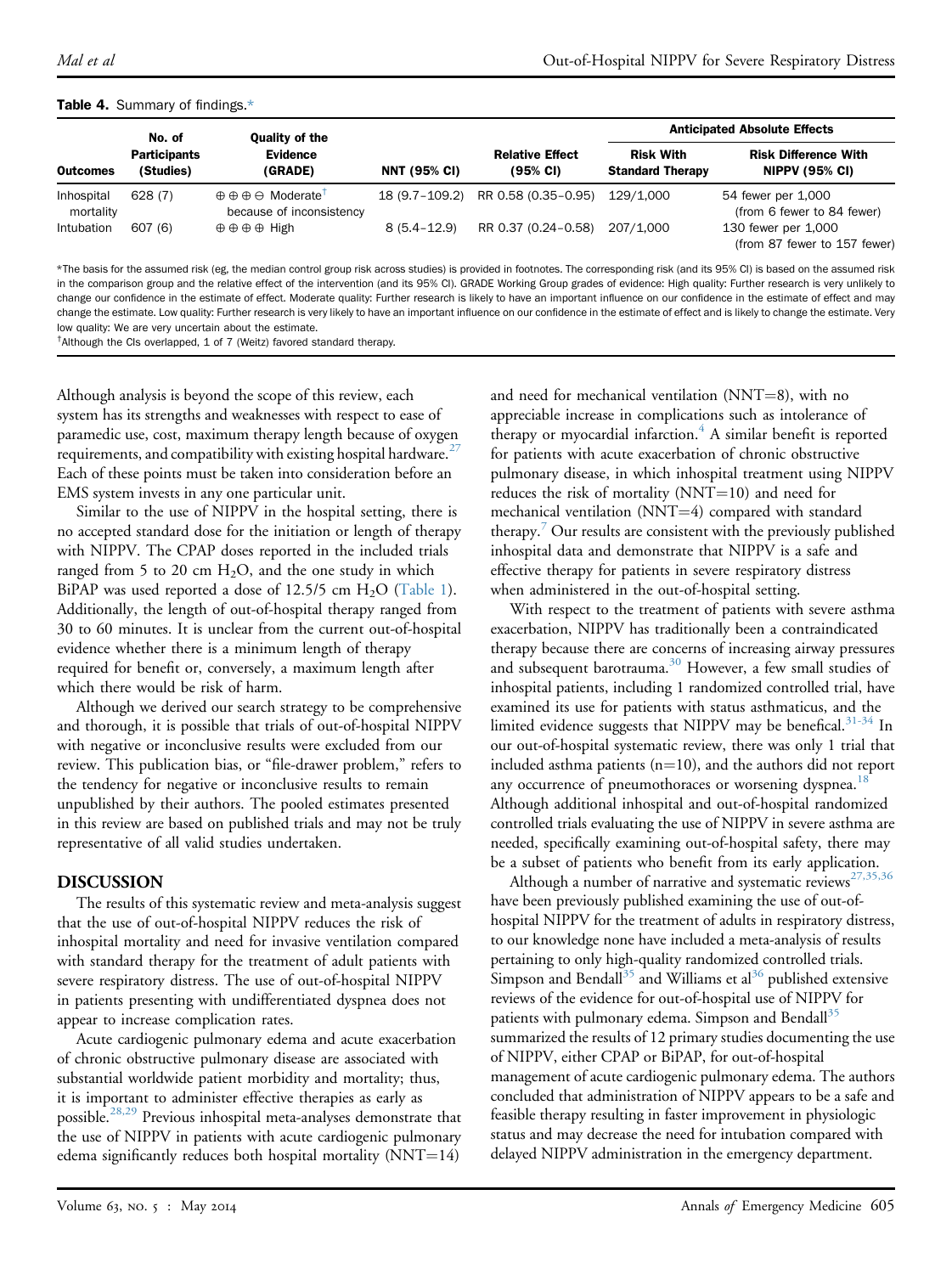However, the majority of articles included in the review were noncomparative descriptive studies. Only 3 were randomized controlled trials, and none addressed inhospital mortality as a primary outcome measure.<sup>[35](#page-7-13)</sup>

In a recent systematic review by Williams et al,<sup>[36](#page-7-14)</sup> CPAP therapy in the out-of-hospital environment was found to be beneficial to patients with acute pulmonary edema. It was also shown to improve patient vital signs during out-of-hospital transport and reduce rates of intubation and short-term mortality. However, only patients with acute pulmonary edema were included in the review.

In a thorough and comprehensive review on NIPPV, Daily and  $Wang<sup>27</sup>$  $Wang<sup>27</sup>$  $Wang<sup>27</sup>$  concluded that NIPPV is a feasible out-of-hospital therapeutic option for acute dyspnea. Although the majority of studies included in their review focused on patients with acute pulmonary edema, studies suggesting that NIPPV may prove useful with other reversible disease processes such as chronic obstructive pulmonary disease or asthma exacerbations were also included. The authors did not attempt a meta-analysis.

Future research about the out-of-hospital administration of NIPPV for severe respiratory distress should aim to delineate its safety and efficacy profile in expanded disease processes such as asthma and pneumonia. Also, current literature is available only for EMS systems using NIPPV with advanced care paramedics or ambulances with physician assistance. There are no published randomized controlled trials of NIPPV's being used by basic/primary care paramedics, to our knowledge. Last, no studies have been conducted in the out-of-hospital setting to evaluate its use in the pediatric population; therefore, no recommendations can be made for this age group.

Out-of-hospital administration of NIPPV appears to be an effective therapy for adult patients with severe respiratory distress. When EMS providers are faced with a patient presenting with undifferentiated dyspnea who is likely to require intubation, a trial of out-of-hospital NIPPV appears to be an effective and safe therapy that may decrease need for invasive ventilation and mortality, given there are no contraindications to its use. In light of this evidence, it is reasonable to consider NIPPV for the treatment of adults with severe respiratory distress in the out-ofhospital setting. EMS agencies and individual out-of-hospital care providers should incorporate NIPPV into the treatment of severe respiratory distress if feasible.

#### Supervising editor: Steven M. Green, MD

Author affiliations: From the Division of Emergency Medicine, Department of Medicine, Schulich School of Medicine and Dentistry, University of Western Ontario, London, Ontario, Canada (Mal, McLeod, Dukelow, Lewell); and the London Health Sciences Centre, London, Ontario, Canada (Mal, McLeod, Iansavichene, Dukelow, Lewell).

Author contributions: SM, SM, AD, and ML conceived the study idea and designed the study protocol. AI performed the literature search. SM and SM independently screened the titles and

abstracts, assessed the quality of the studies, and independently extracted data. SM and SM performed the statistical analysis. SM and SM drafted the study manuscript and all authors contributed substantially to its revision. The primary author SM takes responsibility for the paper as a whole.

Funding and support: By Annals policy, all authors are required to disclose any and all commercial, financial, and other relationships in any way related to the subject of this article as per ICMJE conflict of interest guidelines (see [www.icmje.org](http://www.icmje.org/)). The authors have stated that no such relationships exist.

Publication dates: Received for publication July 8, 2013. Revision received November 5, 2013. Accepted for publication November 15, 2013. Available online December 15, 2013.

#### <span id="page-6-0"></span>REFERENCES

- 1. [Wang H, Mann NC, Mears G, et al. Out-of-hospital airway management](http://refhub.elsevier.com/S0196-0644(13)01587-4/sref1) [in the United States.](http://refhub.elsevier.com/S0196-0644(13)01587-4/sref1) Resuscitation. 2011;82:378-385.
- 2. [Katz SH, Falk JL. Misplaced endotracheal tubes by paramedics in an](http://refhub.elsevier.com/S0196-0644(13)01587-4/sref2) [urban emergency medical services system.](http://refhub.elsevier.com/S0196-0644(13)01587-4/sref2) Ann Emerg Med. [2001;42:32-37.](http://refhub.elsevier.com/S0196-0644(13)01587-4/sref2)
- 3. [Wang HE, Kupas DF, Hostler D, et al. Procedural experience](http://refhub.elsevier.com/S0196-0644(13)01587-4/sref3) [with out-of-hospital endotracheal intubation.](http://refhub.elsevier.com/S0196-0644(13)01587-4/sref3) Crit Care Med. [2005;33:1718-1721](http://refhub.elsevier.com/S0196-0644(13)01587-4/sref3).
- <span id="page-6-1"></span>4. Vital FMR, Saconato H, Laderia MT, et al. Non-invasive positive pressure ventilation (CPAP or bilevel NPPV) for cardiogenic pulmonary edema (review). Cochrane Database Syst Rev. 2013; [http://dx.doi.](http://dx.doi.org/10.1002/14651858.CD005351.pub3) [org/10.1002/14651858.CD005351.pub3](http://dx.doi.org/10.1002/14651858.CD005351.pub3).
- 5. L'[Her E, Duquesne F, Girou E, et al. Noninvasive continuous positive](http://refhub.elsevier.com/S0196-0644(13)01587-4/sref5) [airway pressure in elderly cardiogenic pulmonary edema patients.](http://refhub.elsevier.com/S0196-0644(13)01587-4/sref5) Intensive Care Med[. 2004;30:882-888](http://refhub.elsevier.com/S0196-0644(13)01587-4/sref5).
- 6. [Collins SP, Mielniczuk LM, Whittingham HA, et al. The use of](http://refhub.elsevier.com/S0196-0644(13)01587-4/sref6) [noninvasive ventilation in emergency department patients with acute](http://refhub.elsevier.com/S0196-0644(13)01587-4/sref6) [cardiogenic pulmonary edema: a systematic review.](http://refhub.elsevier.com/S0196-0644(13)01587-4/sref6) Ann Emerg Med. [2006;48:260-269, 269.e1-e4](http://refhub.elsevier.com/S0196-0644(13)01587-4/sref6).
- <span id="page-6-2"></span>7. Ram FSF, Picot J, Lightowler J, et al. Non-invasive positive pressure ventilation for treatment of respiratory failure due to exacerbations of chronic obstructive pulmonary disease. Cochrane Database Syst Rev. 2004;(3):CD004104. [http://dx.doi.org/10.1002/14651858.](http://dx.doi.org/10.1002/14651858.CD004104.pub3) [CD004104.pub3](http://dx.doi.org/10.1002/14651858.CD004104.pub3).
- 8. [Brochard L, Mancebo J, Wysocki M, et al. Noninvasive ventilation for](http://refhub.elsevier.com/S0196-0644(13)01587-4/sref8) [acute exacerbations of chronic obstructive pulmonary disease.](http://refhub.elsevier.com/S0196-0644(13)01587-4/sref8) N Engl J Med[. 1995;333:817-822](http://refhub.elsevier.com/S0196-0644(13)01587-4/sref8).
- 9. [Plant PK, Owen JL, Elliott MW. Early use of non-invasive ventilation for](http://refhub.elsevier.com/S0196-0644(13)01587-4/sref9) [acute exacerbations of chronic obstructive pulmonary disease on](http://refhub.elsevier.com/S0196-0644(13)01587-4/sref9) [general respiratory wards: a multicentre randomised controlled trial.](http://refhub.elsevier.com/S0196-0644(13)01587-4/sref9) Lancet[. 2000;355:1931-1935](http://refhub.elsevier.com/S0196-0644(13)01587-4/sref9).
- <span id="page-6-3"></span>10. Philips Respironics. 2012. WhisperFlow fixed and variable high flow generators. Available at: http://whisperfl[ow.respironics.com/](http://whisperflow.respironics.com/). Accessed August 20, 2012.
- 11. Vygon Medical. 2012. Boussignac CPAP. Available at: [http://www.](http://www.vygon.com/en/products/products.php?fam_id=572%26prd_cde_movex=00557013%26PHPSESSID=b921f7331f5577fe827afe99acab6cd4) [vygon.com/en/products/products.php?fam\\_id](http://www.vygon.com/en/products/products.php?fam_id=572%26prd_cde_movex=00557013%26PHPSESSID=b921f7331f5577fe827afe99acab6cd4)=[572&prd\\_cde\\_movex](http://www.vygon.com/en/products/products.php?fam_id=572%26prd_cde_movex=00557013%26PHPSESSID=b921f7331f5577fe827afe99acab6cd4)= [00557013&PHPSESSID](http://www.vygon.com/en/products/products.php?fam_id=572%26prd_cde_movex=00557013%26PHPSESSID=b921f7331f5577fe827afe99acab6cd4)=[b921f7331f5577fe827afe99acab6cd4](http://www.vygon.com/en/products/products.php?fam_id=572%26prd_cde_movex=00557013%26PHPSESSID=b921f7331f5577fe827afe99acab6cd4). Accessed August 20, 2012.
- 12. GamidaTech. 2012. Venturi CPAP.Available at: [http://www.](http://www.gamidatech.com) [gamidatech.com](http://www.gamidatech.com). Accessed August 20, 2012.
- 13. Dräger. 2012. Oxylog 3000 plus.Available at: [http://www.draeger.](http://www.draeger.com/AU/en/products/medical_ventilation/emergency_ventilation/rsp_oxylog3000_plus.jsp) [com/AU/en/products/medical\\_ventilation/emergency\\_ventilation/](http://www.draeger.com/AU/en/products/medical_ventilation/emergency_ventilation/rsp_oxylog3000_plus.jsp) [rsp\\_oxylog3000\\_plus.jsp.](http://www.draeger.com/AU/en/products/medical_ventilation/emergency_ventilation/rsp_oxylog3000_plus.jsp) Accessed August 20, 2012.
- <span id="page-6-4"></span>14. [Ducros L, Logeart E, Vicaut E, et al. CPAP for acute cardiogenic](http://refhub.elsevier.com/S0196-0644(13)01587-4/sref10) [pulmonary oedema from out-of-hospital to cardiac intensive unit:](http://refhub.elsevier.com/S0196-0644(13)01587-4/sref10) [a randomized multicentre study.](http://refhub.elsevier.com/S0196-0644(13)01587-4/sref10) Intensive Care Med. [2011;37:1501-1509](http://refhub.elsevier.com/S0196-0644(13)01587-4/sref10).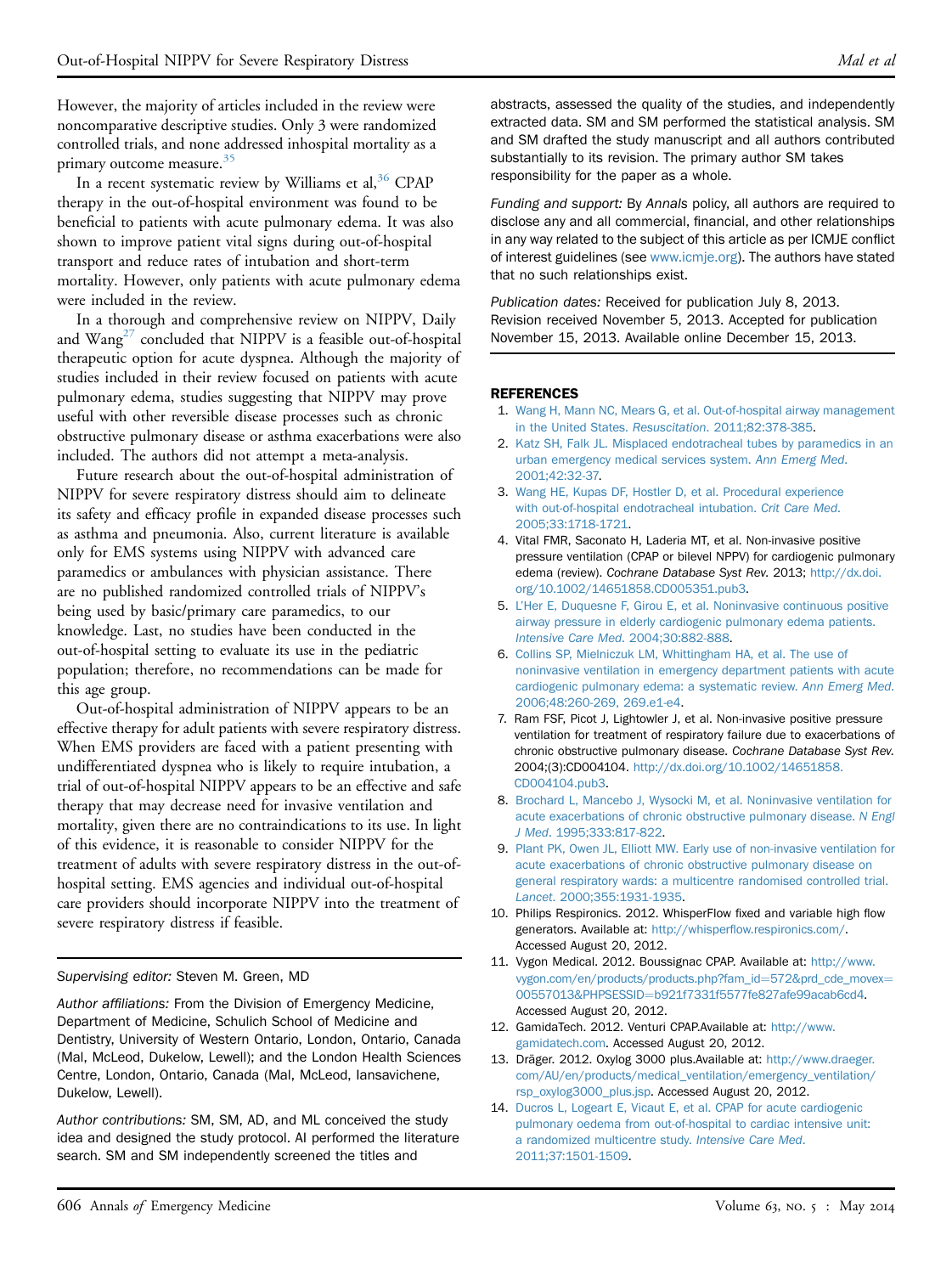- <span id="page-7-3"></span>15. [Frontin P, Bounes V, Houze-Cerfon CH, et al. Continuous positive](http://refhub.elsevier.com/S0196-0644(13)01587-4/sref11) [airway pressure for cardiogenic pulmonary edema: a randomized](http://refhub.elsevier.com/S0196-0644(13)01587-4/sref11) study. Am J Emerg Med[. 2011;29:775-781](http://refhub.elsevier.com/S0196-0644(13)01587-4/sref11).
- <span id="page-7-2"></span>16. [Plaisance P, Rirracchio R, Berton C, et al. A randomized study of out-of](http://refhub.elsevier.com/S0196-0644(13)01587-4/sref12)[hospital continuous positive airway pressure for acute cardiogenic](http://refhub.elsevier.com/S0196-0644(13)01587-4/sref12) [pulmonary oedema: physiological and clinical effects.](http://refhub.elsevier.com/S0196-0644(13)01587-4/sref12) Eur Heart J. [2007;28:2895-2901.](http://refhub.elsevier.com/S0196-0644(13)01587-4/sref12)
- <span id="page-7-4"></span>17. [Schmidbauer W, Ahlers O, Spies C, et al. Early prehospital use of non](http://refhub.elsevier.com/S0196-0644(13)01587-4/sref13)[invasive ventilation improves acute respiratory failure in acute](http://refhub.elsevier.com/S0196-0644(13)01587-4/sref13) [exacerbation of chronic obstructive pulmonary disease.](http://refhub.elsevier.com/S0196-0644(13)01587-4/sref13) Emerg Med J. [2011;28:626-627.](http://refhub.elsevier.com/S0196-0644(13)01587-4/sref13)
- <span id="page-7-5"></span>18. [Thompson J, Petrie D, Ackroyd-Stolarz S, et al. Out-of-hospital](http://refhub.elsevier.com/S0196-0644(13)01587-4/sref14) [continuous positive airway pressure ventilation versus usual care in](http://refhub.elsevier.com/S0196-0644(13)01587-4/sref14) [acute respiratory failure: a randomized controlled trial.](http://refhub.elsevier.com/S0196-0644(13)01587-4/sref14) Ann Emerg Med[. 2008;52:232-241.](http://refhub.elsevier.com/S0196-0644(13)01587-4/sref14)
- <span id="page-7-6"></span>19. [Weitz G, Struck J, Zonak A, et al. Prehospital noninvasive pressure](http://refhub.elsevier.com/S0196-0644(13)01587-4/sref15) [support ventilation for acute cardiogenic pulmonary edema.](http://refhub.elsevier.com/S0196-0644(13)01587-4/sref15) Eur J Emerg Med[. 2007;14:276-279.](http://refhub.elsevier.com/S0196-0644(13)01587-4/sref15)
- <span id="page-7-7"></span>20. [Roessler MS, Schmid DS, Michels P, et al. Early out-of-hospital non](http://refhub.elsevier.com/S0196-0644(13)01587-4/sref16)[invasive ventilation is superior to standard medical treatment in](http://refhub.elsevier.com/S0196-0644(13)01587-4/sref16) [patients with acute respiratory failure: a pilot study.](http://refhub.elsevier.com/S0196-0644(13)01587-4/sref16) Emerg Med J. [2012;29:409-414](http://refhub.elsevier.com/S0196-0644(13)01587-4/sref16).
- 21. [Craven RA, Singletary N, Bosken L, et al. Use of bilevel positive airway](http://refhub.elsevier.com/S0196-0644(13)01587-4/sref17) [pressure in out-of-hospital patients.](http://refhub.elsevier.com/S0196-0644(13)01587-4/sref17) Acad Emerg Med. [2000;7:1065-1068.](http://refhub.elsevier.com/S0196-0644(13)01587-4/sref17)
- 22. [Hubble MW, Richards ME, Jarvis R, et al. Effectiveness of](http://refhub.elsevier.com/S0196-0644(13)01587-4/sref18) [prehospital continuous positive airway pressure in the](http://refhub.elsevier.com/S0196-0644(13)01587-4/sref18) [management of acute pulmonary edema.](http://refhub.elsevier.com/S0196-0644(13)01587-4/sref18) Prehosp Emerg Care. [2006;10:430-439](http://refhub.elsevier.com/S0196-0644(13)01587-4/sref18).
- 23. [Warner GS. Evaluation of the effect of prehospital application of](http://refhub.elsevier.com/S0196-0644(13)01587-4/sref19) [continuous positive airway pressure therapy in acute respiratory](http://refhub.elsevier.com/S0196-0644(13)01587-4/sref19) distress. [Prehosp Disaster Med](http://refhub.elsevier.com/S0196-0644(13)01587-4/sref19). 2010;25:87-91.
- <span id="page-7-0"></span>24. Higgins JPT, Green S, eds. Cochrane Handbook for Systematic Reviews of Interventions. Version 5.1.0 [updated March 2011]. The Cochrane Collaboration (2011). Available at: [http://www.cochrane-handbook.](http://www.cochrane-handbook.org) [org.](http://www.cochrane-handbook.org) Accessed January 24, 2013.
- <span id="page-7-1"></span>25. [Higgins JPT, Thompson SG, Deeks JJ, et al. Measuring inconsistency in](http://refhub.elsevier.com/S0196-0644(13)01587-4/sref20) meta-analyses. BMJ[. 2003;327:557-560.](http://refhub.elsevier.com/S0196-0644(13)01587-4/sref20)
- <span id="page-7-8"></span>26. Rodriguez S. PCP medical directives paramedic handbook 2012. Southwest Ontario Regional Base Hospital Program [Internet]. 2012 Mar [cited July 5, 2013]. Available at: [http://www.lhsc.on.ca/About\\_](http://www.lhsc.on.ca/About_Us/Base_Hospital_Program/PCPMAR28.pdf) [Us/Base\\_Hospital\\_Program/PCPMAR28.pdf](http://www.lhsc.on.ca/About_Us/Base_Hospital_Program/PCPMAR28.pdf). Accessed April 15, 2013.
- <span id="page-7-9"></span>27. [Daily JC, Wang HE. Noninvasive positive pressure ventilation: resource](http://refhub.elsevier.com/S0196-0644(13)01587-4/sref23) [document for the National Association of EMS Physicians position](http://refhub.elsevier.com/S0196-0644(13)01587-4/sref23) statement. [Prehosp Emerg Care](http://refhub.elsevier.com/S0196-0644(13)01587-4/sref23). 2011;15:432-438.
- <span id="page-7-10"></span>28. World Health Organization. 2011. Chronic obstructive pulmonary disease. Available at: [http://www.who.int/mediacentre/factsheets/](http://www.who.int/mediacentre/factsheets/fs315/en/) [fs315/en/](http://www.who.int/mediacentre/factsheets/fs315/en/). Accessed August 20, 2012.
- 29. [Fonarow GC, Corday E. Overview of acutely decompensated congestive](http://refhub.elsevier.com/S0196-0644(13)01587-4/sref24) [heart failure: a report from the ADHERE registry.](http://refhub.elsevier.com/S0196-0644(13)01587-4/sref24) Heart Fail Rev. [2004;9:179-185.](http://refhub.elsevier.com/S0196-0644(13)01587-4/sref24)
- <span id="page-7-11"></span>30. UptoDate. 2012. Emergency airway management in acute severe asthma. Available at: [http://www.uptodate.com/contents/emergency](http://www.uptodate.com/contents/emergency-airway-management-in-acute-severe-asthma?source=search_result%26search=A.+Emergency+airway+management+in+acute+severe+asthma.%26selectedTitle=1%7E150)[airway-management-in-acute-severe-asthma?source](http://www.uptodate.com/contents/emergency-airway-management-in-acute-severe-asthma?source=search_result%26search=A.+Emergency+airway+management+in+acute+severe+asthma.%26selectedTitle=1%7E150)=[search\\_](http://www.uptodate.com/contents/emergency-airway-management-in-acute-severe-asthma?source=search_result%26search=A.+Emergency+airway+management+in+acute+severe+asthma.%26selectedTitle=1%7E150) [result&search](http://www.uptodate.com/contents/emergency-airway-management-in-acute-severe-asthma?source=search_result%26search=A.+Emergency+airway+management+in+acute+severe+asthma.%26selectedTitle=1%7E150)=[A.](http://www.uptodate.com/contents/emergency-airway-management-in-acute-severe-asthma?source=search_result%26search=A.+Emergency+airway+management+in+acute+severe+asthma.%26selectedTitle=1%7E150)+[Emergency](http://www.uptodate.com/contents/emergency-airway-management-in-acute-severe-asthma?source=search_result%26search=A.+Emergency+airway+management+in+acute+severe+asthma.%26selectedTitle=1%7E150)+[airway](http://www.uptodate.com/contents/emergency-airway-management-in-acute-severe-asthma?source=search_result%26search=A.+Emergency+airway+management+in+acute+severe+asthma.%26selectedTitle=1%7E150)+[management](http://www.uptodate.com/contents/emergency-airway-management-in-acute-severe-asthma?source=search_result%26search=A.+Emergency+airway+management+in+acute+severe+asthma.%26selectedTitle=1%7E150)+[in](http://www.uptodate.com/contents/emergency-airway-management-in-acute-severe-asthma?source=search_result%26search=A.+Emergency+airway+management+in+acute+severe+asthma.%26selectedTitle=1%7E150)+[acute](http://www.uptodate.com/contents/emergency-airway-management-in-acute-severe-asthma?source=search_result%26search=A.+Emergency+airway+management+in+acute+severe+asthma.%26selectedTitle=1%7E150)+ [severe](http://www.uptodate.com/contents/emergency-airway-management-in-acute-severe-asthma?source=search_result%26search=A.+Emergency+airway+management+in+acute+severe+asthma.%26selectedTitle=1%7E150)+[asthma.&selectedTitle](http://www.uptodate.com/contents/emergency-airway-management-in-acute-severe-asthma?source=search_result%26search=A.+Emergency+airway+management+in+acute+severe+asthma.%26selectedTitle=1%7E150)=[1%7E150](http://www.uptodate.com/contents/emergency-airway-management-in-acute-severe-asthma?source=search_result%26search=A.+Emergency+airway+management+in+acute+severe+asthma.%26selectedTitle=1%7E150). Accessed September 10, 2012.
- <span id="page-7-12"></span>31. [Soroksky A, Stav D, Shpirer I. A pilot prospective, randomized, placebo](http://refhub.elsevier.com/S0196-0644(13)01587-4/sref25)[controlled trial of bilevel positive airway pressure in acute asthmatic](http://refhub.elsevier.com/S0196-0644(13)01587-4/sref25) attack. Chest[. 2003;123:1018-1025](http://refhub.elsevier.com/S0196-0644(13)01587-4/sref25).
- 32. [Shivaram U, Miro AM, Cash ME. Cardiopulmonary responses to continuous](http://refhub.elsevier.com/S0196-0644(13)01587-4/sref26) [positive airway pressure in acute asthma.](http://refhub.elsevier.com/S0196-0644(13)01587-4/sref26) J Crit Care. 1993;8:87.
- 33. [Meduri GU, Cook TR, Turner RE, et al. Noninvasive positive pressure](http://refhub.elsevier.com/S0196-0644(13)01587-4/sref27) [ventilation in status asthmaticus.](http://refhub.elsevier.com/S0196-0644(13)01587-4/sref27) Chest. 1996;110:767.
- 34. [Fernández MM, Villagrá A, Blanch L, et al. Non-invasive mechanical](http://refhub.elsevier.com/S0196-0644(13)01587-4/sref28) [ventilation in status asthmaticus.](http://refhub.elsevier.com/S0196-0644(13)01587-4/sref28) Intensive Care Med. 2001;27:486.
- <span id="page-7-13"></span>35. [Simpson P, Bendall J. Prehospital non-invasive ventilation for acute](http://refhub.elsevier.com/S0196-0644(13)01587-4/sref35) [cardiogenic pulmonary oedema: an evidence-based review.](http://refhub.elsevier.com/S0196-0644(13)01587-4/sref35) Emerg Med J[. 2011;8:609-612](http://refhub.elsevier.com/S0196-0644(13)01587-4/sref35).
- <span id="page-7-14"></span>36. [Williams B, Boyle M, Robinson N, et al. When pressure is positive: a](http://refhub.elsevier.com/S0196-0644(13)01587-4/sref36) [literature review of the prehospital use of continuous positive airway](http://refhub.elsevier.com/S0196-0644(13)01587-4/sref36) pressure. [Prehosp Disaster Med](http://refhub.elsevier.com/S0196-0644(13)01587-4/sref36). 2013;28:1-10.

#### Did you know?

Podcasts are available for almost every article in Annals.

Visit <http://www.annemergmed.com/content/podcast> to find out more.